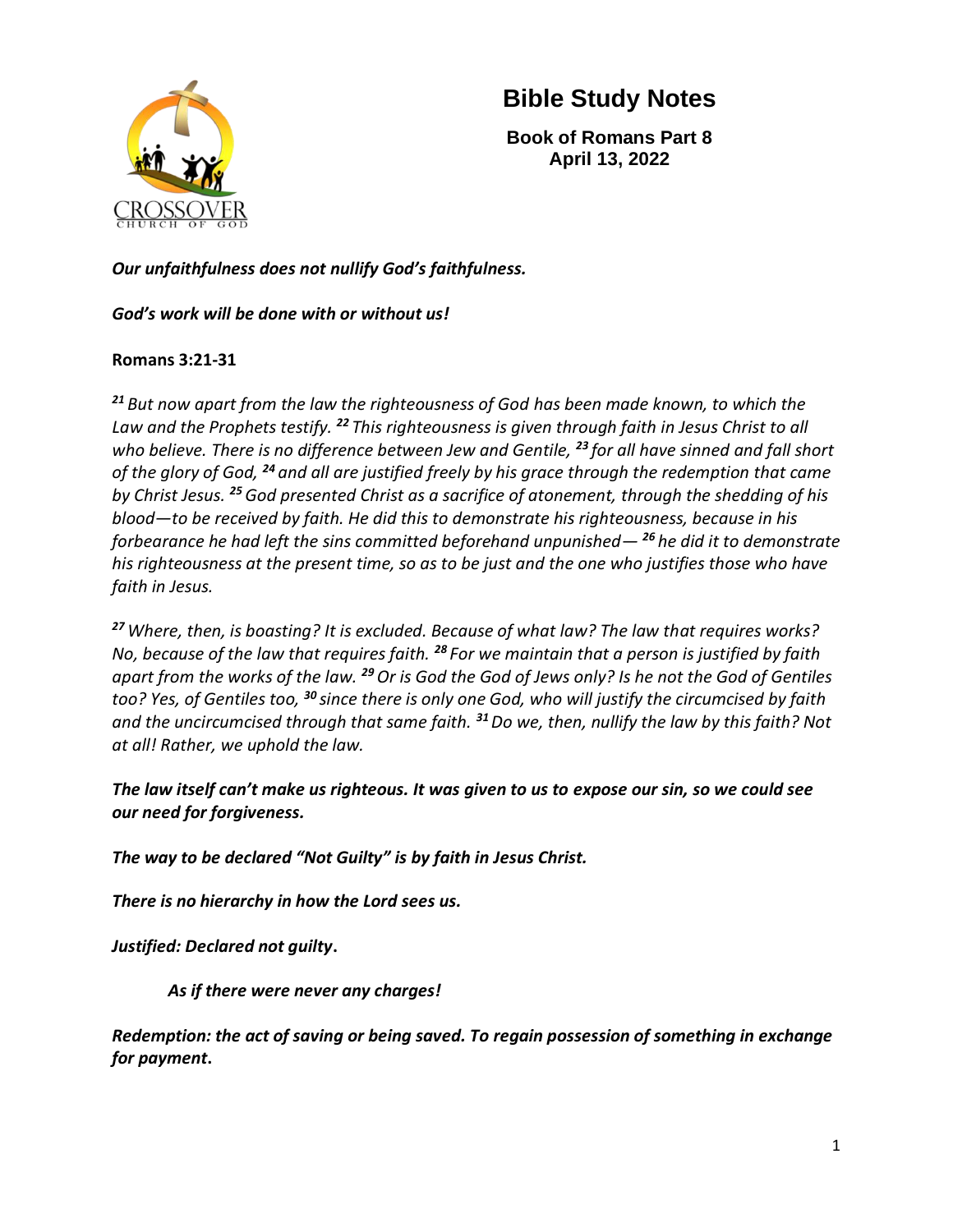

**Book of Romans Part 8 April 13, 2022**

#### **2 Corinthians 5:21**

*<sup>21</sup>God made him who had no sin to be sin[\[a\]](https://www.biblegateway.com/passage/?search=2+Corinthians+5%3A21&version=NIV#fen-NIV-28899a) for us, so that in him we might become the righteousness of God.*

#### Footnotes

a. Or *be a sin offering*

### **Ephesians 1:4-8**

*<sup>4</sup> For he chose us in him before the creation of the world to be holy and blameless in his sight. In love <sup>5</sup> he predestined us for adoption to sonship through Jesus Christ, in accordance with his pleasure and will— <sup>6</sup> to the praise of his glorious grace, which he has freely given us in the One he loves. <sup>7</sup> In him we have redemption through his blood, the forgiveness of sins, in accordance*  with the riches of God's grace <sup>8</sup> that he lavished on us. With all wisdom and understanding

*Long before God formed the earth, before He laid down the earth's foundations, He had you in mind. You were the focus of his love. Because of His love, His intent was, and still is, to make you whole. By His own volition, He adopted you into his family through His Son, Jesus Christ. He took great pleasure in doing so! He rolled up His sleeves and planned the whole thing – start to finish. His Son, Jesus, purchased all this lavishness by the sacrifice of His own blood. He did it so you would be free - declared not guilty!*

### **John 1:29**

*<sup>29</sup> The next day John saw Jesus coming toward him and said, "Look, the Lamb of God, who takes away the sin of the world!*

*We can say with clarity and confidence: God is not mad at me!* 

*Jesus' sacrifice made us "at one" with God. God made us in His image. Sin tarnished that image. Jesus purchased that image back.*

*God's righteousness demands punishment for sin.*

*We bring nothing to the table***.** 

### **Ephesians 2:8-9**

*<sup>8</sup> For it is by grace you have been saved, through faith—and this is not from yourselves, it is the gift of God— <sup>9</sup> not by works, so that no one can boast.*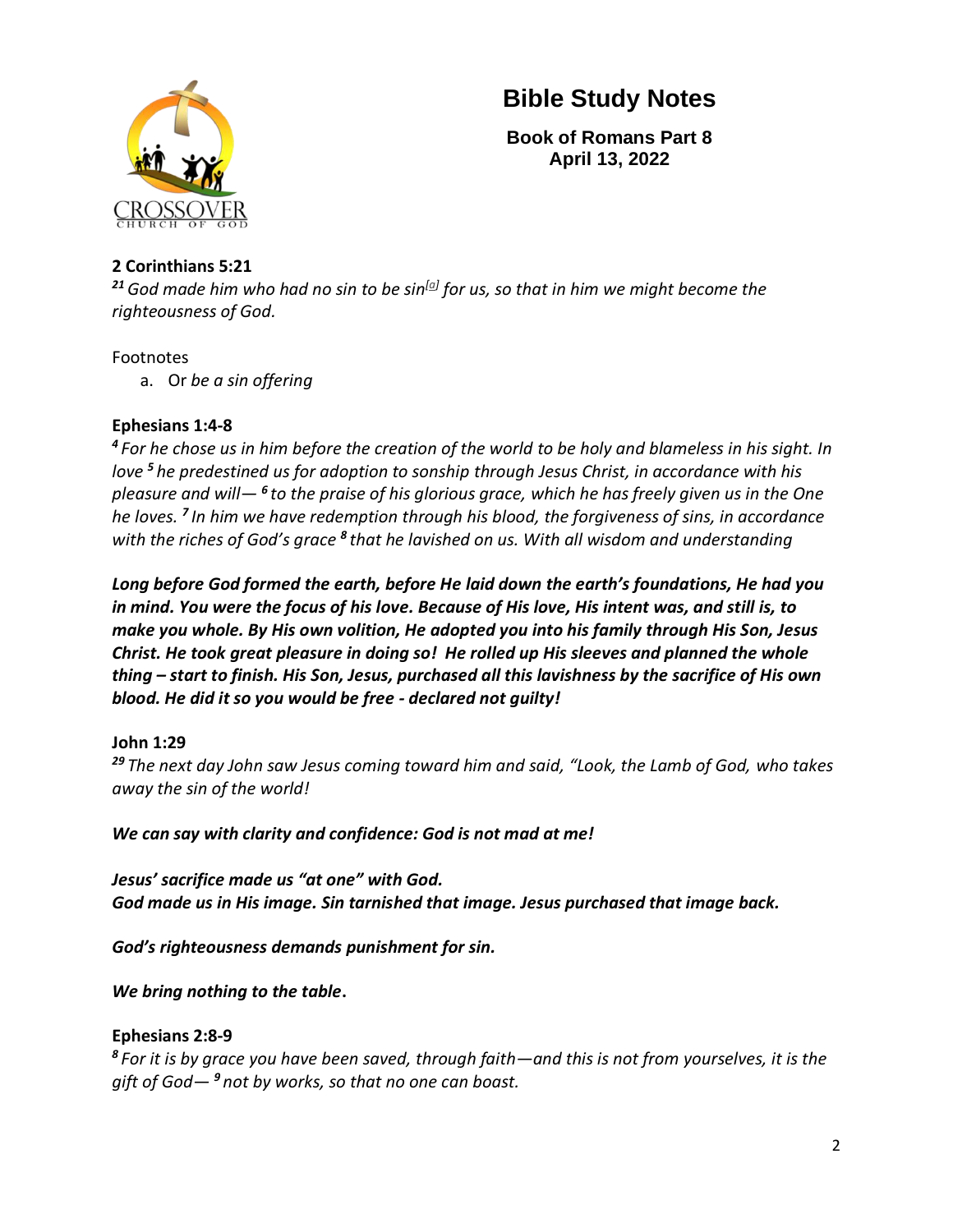

Notes

## **Bible Study Notes**

**Book of Romans Part 8** April 13, 2022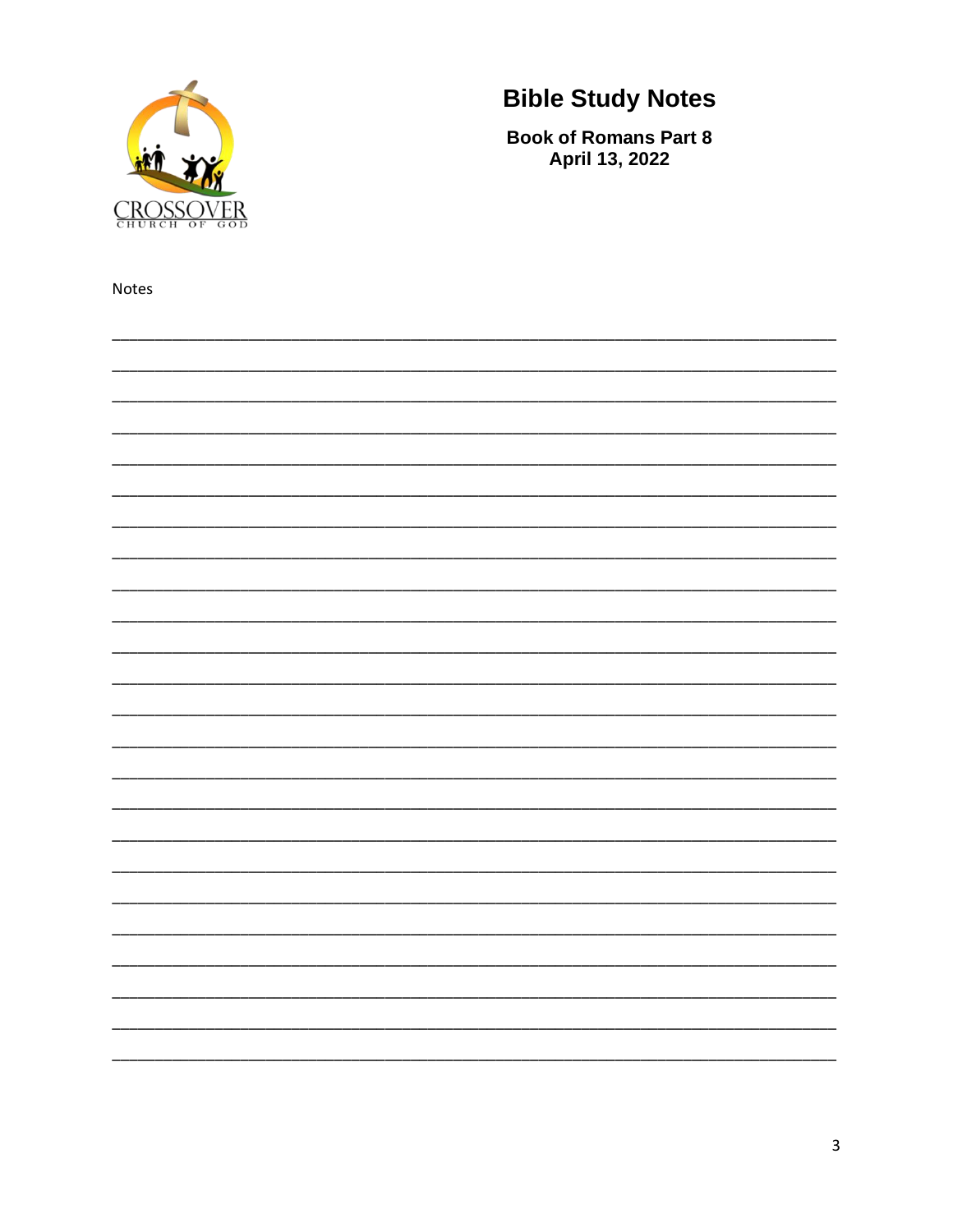

**Book of Romans Part 8** April 13, 2022